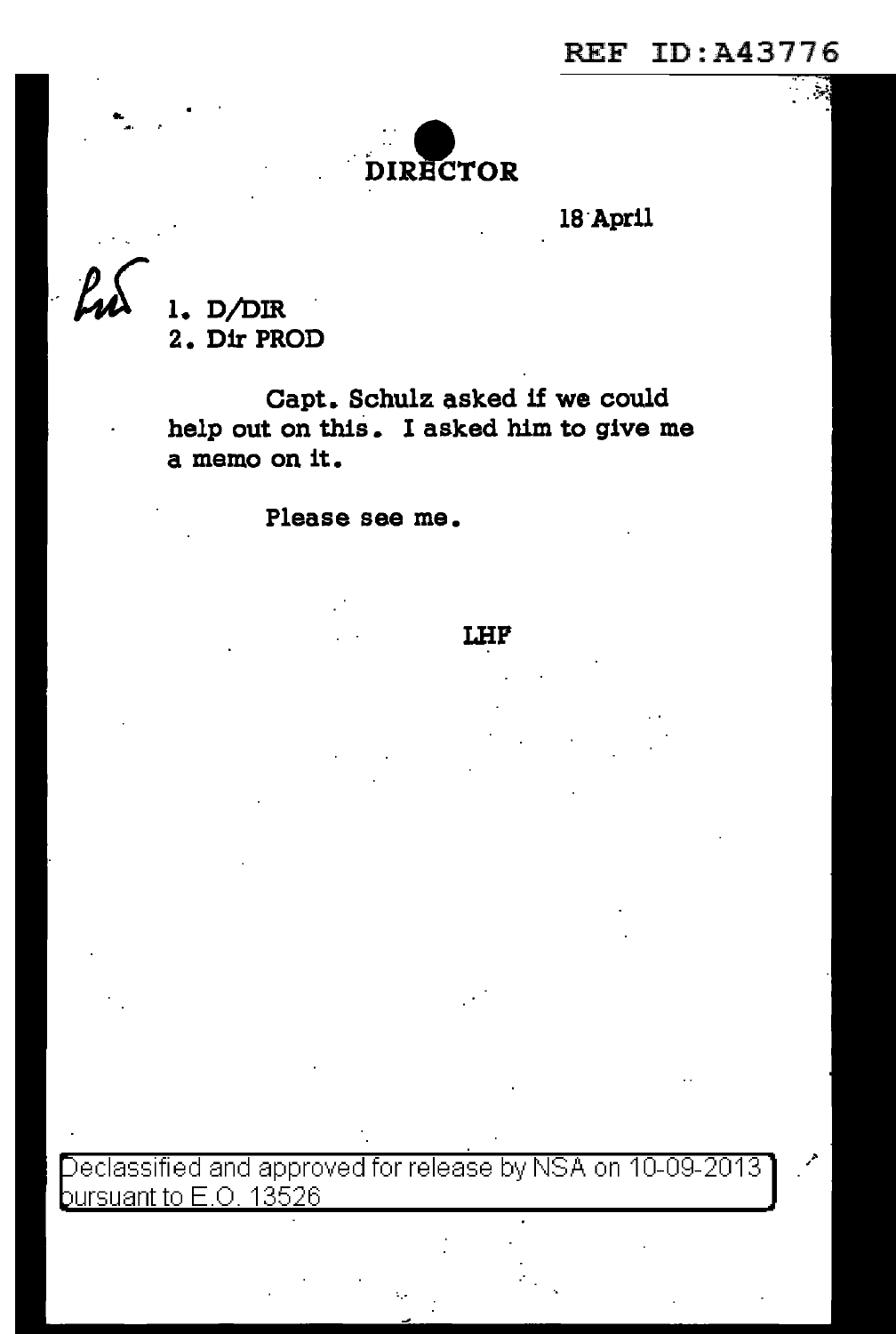## REF ID:A43776

 $\mathbf{r}$ 

| NATIONAL SECURITY AGENCY                                              |                               |
|-----------------------------------------------------------------------|-------------------------------|
| Ft. George G. Meade, Md.<br>TO                                        | SERIAL OR CONTROL NUMBER      |
|                                                                       |                               |
| <b>DIRNSA</b><br>(VADM FROST)                                         | GENS-2-341-61<br><b>DATE</b>  |
|                                                                       |                               |
|                                                                       | 17 APRIL 1961                 |
| 1、 IT IS REQUESTI<br>D THAT RECEIPT FOR THIS MATERIAL BE ACKNOWLEDGED | Y EXECUTING AND RETURNING THE |
| BELOW RECEIPT.                                                        |                               |
| UNCLASSIFIED<br>ETTER MA<br><b>INCLOSURES!</b>                        | UPON REMOVA<br>OF THE INCLOSU |
|                                                                       |                               |
|                                                                       | <b>LIMITED DISTRIBUTION</b>   |
|                                                                       | TOP SECRET                    |
|                                                                       |                               |

 $\cdot$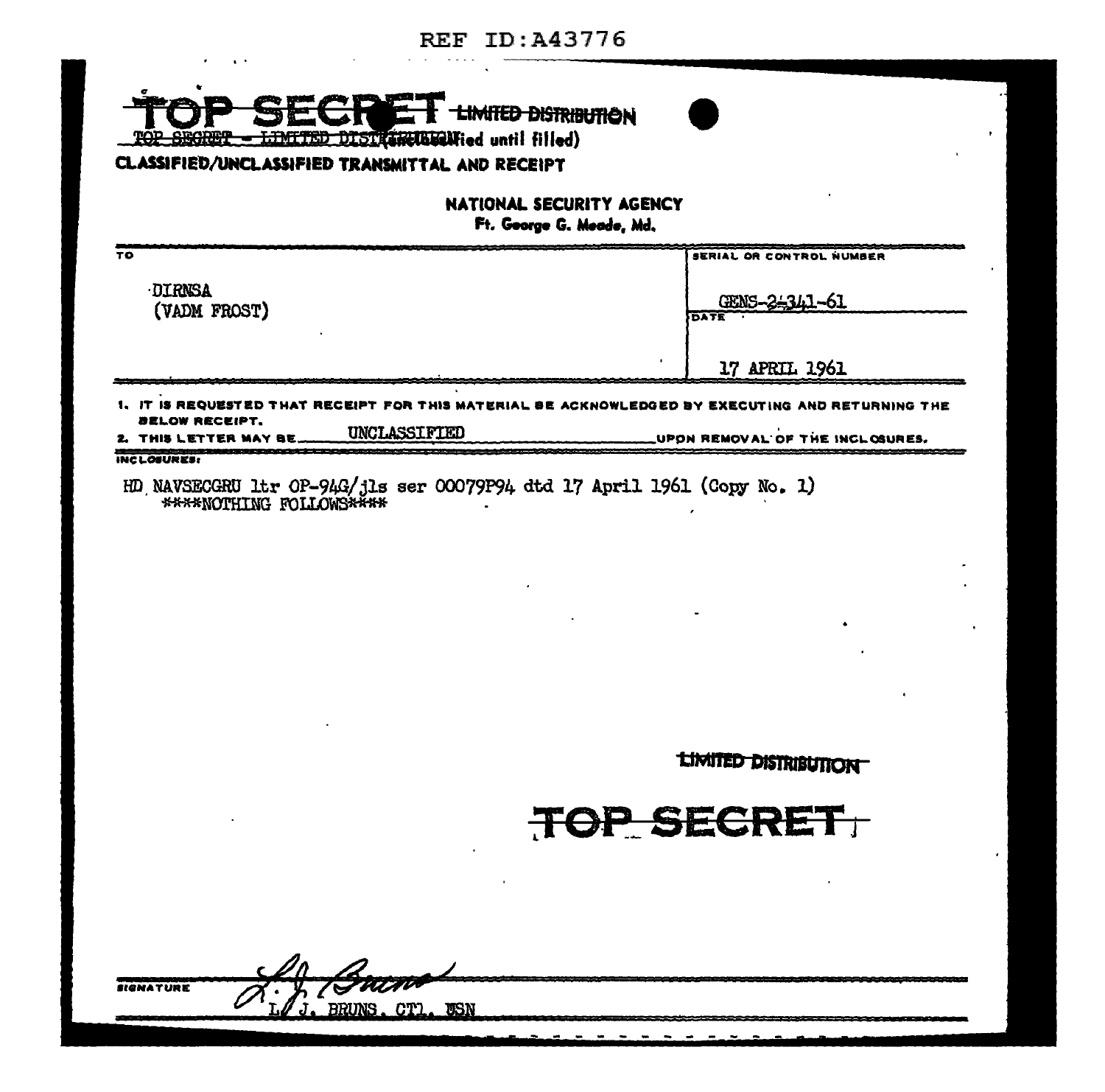| DEPARTMENT OF THE NAVY<br>OFFICE OF THE CHIEF OF NAVAL OPERATIONS<br><b>WASHINGTON 25, D. C.</b>                                                    | UI REPLY REFER TO                             |
|-----------------------------------------------------------------------------------------------------------------------------------------------------|-----------------------------------------------|
|                                                                                                                                                     | $Op-94G/jls$<br>Ser 00079P94<br>17 April 1961 |
| <del>DISTRIBUT</del><br>1717 TIBE<br><b>Head, Naval Security Group</b><br><b>From:</b><br>To:                                                       | PL 86-36/50 USC 3605<br>EO 3.3(h)(2)          |
| Director, National Security Agency<br>Subj: Study of<br>At the                                                                                      | (TS)<br>in June 1960                          |
| it was agreed that a study should be undertaken as indicated<br>in the following extract from the report of that conference:<br><b>"CONCLUSION:</b> | PL 86-36/50 USC 3605<br>EO $3.3(h)(2)$        |
|                                                                                                                                                     |                                               |

as background. The susceptibility of such systems to interception is of the greatest importance. In addition it should endeavor to show trends of future systems.

"16.3 The aim of this study should be to provide guidance and information without which future research and development in the fields of interception and position fixing cannot be effectively pursued. A top priority requirement for this study is in the field of anti-submarine warfare."

In short, if we consider BORESIGHT equipment and techniques to be first generation, we are looking for information which can be extrapolated to provide the basis of later generation research and development, which is necessary to keep pace with the most probable future trend.

2. It is expected that the study will be undertaken shortly by the naval intelligence and associated R&D organizations of the three countries. The U.S. Director of Naval Intelligence has nominated Mr. W. E. W. HOWE of ONI and recommended Mr. M. L. SHEETS of NRL as the U.S. representatives, and recommends that this "all source" study be initiated as rapidly

उपयुज्य का उत्तर पर कारण के सात है जो पहुंच होता है से सात रही है

Page 1 of 2 pages Copy  $\ell$  of  $\ell\ell$  Copies

HANDLE-VIA COMINT CHANNELS ONLY

 $k = 1, 2, 3, 5, 7, 7, 8$ TOP SECRET

 $\sim$   $\,$